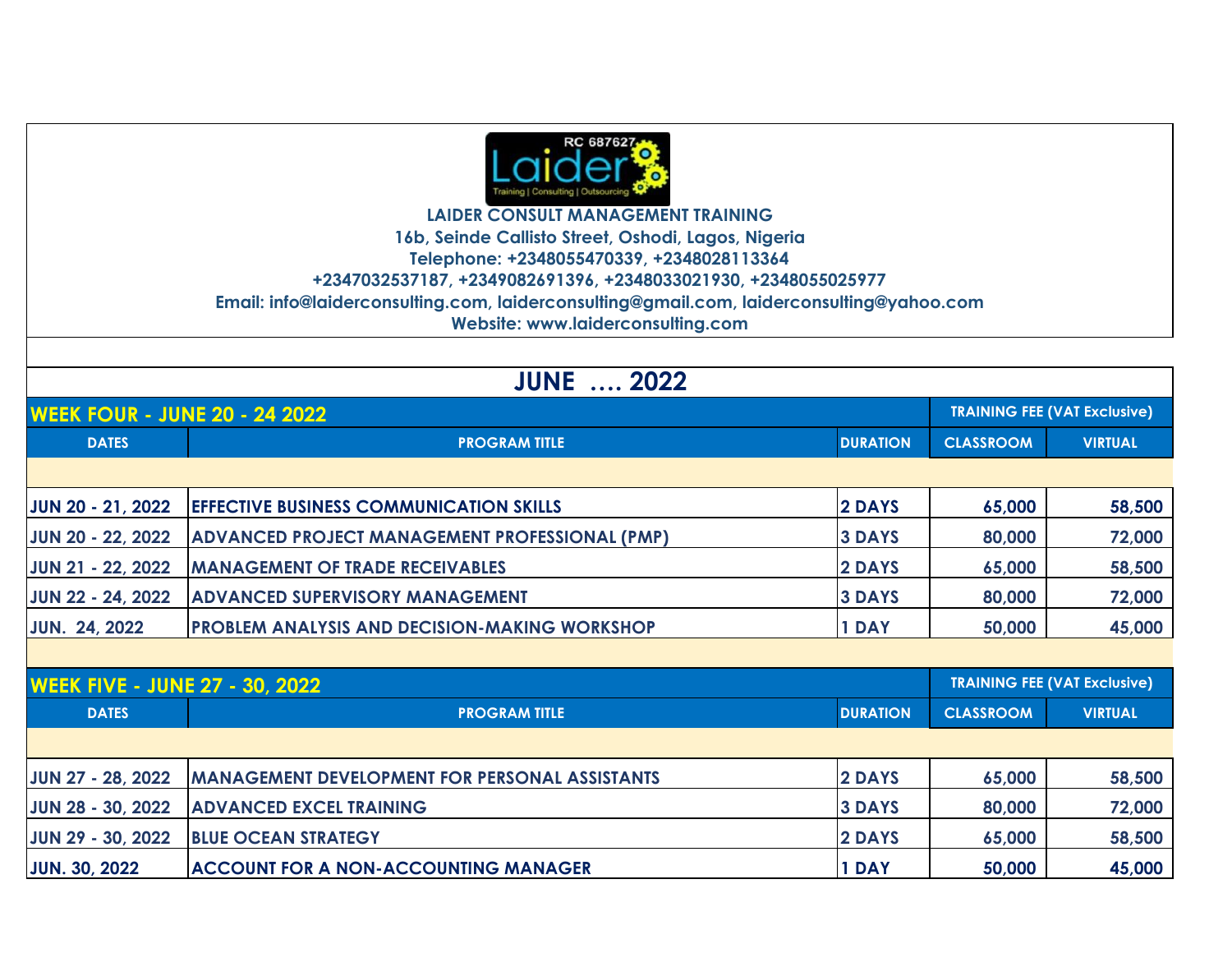| <b>JULY  2022</b>                      |                                                                       |                                     |                  |                                     |
|----------------------------------------|-----------------------------------------------------------------------|-------------------------------------|------------------|-------------------------------------|
| <b>WEEK ONE - JULY 4 - 8, 2022</b>     |                                                                       |                                     |                  | <b>TRAINING FEE (VAT Exclusive)</b> |
| <b>DATES</b>                           | <b>PROGRAM TITLE</b>                                                  | <b>DURATION</b>                     | <b>CLASSROOM</b> | <b>VIRTUAL</b>                      |
|                                        |                                                                       |                                     |                  |                                     |
| <b>JUL 4 - 6, 2022</b>                 | <b>LEADERSHIP DEVELOPMENT</b>                                         | <b>3 DAYS</b>                       | 80,000           | 72,000                              |
| JUL 4 - 5, 2022                        | PERFORMANCE IMPROVEMENT (PROFESSIONAL HUMAN RESOURCE)                 | 2 DAYS                              | 65,000           | 58,500                              |
| <b>JUL. 6, 2022</b>                    | <b>WORKPLACE CLEANING TRAINING</b>                                    | 1 DAY                               | 50,000           | 45,000                              |
| <b>JUL 7., 2022</b>                    | <b>CUSTOMER RELATIONSHIP MANAGEMENT</b>                               | 1 DAY                               | 50,000           | 45,000                              |
| <b>JUL 7 - 8, 2022</b>                 | <b>BRAND MANAGEMENT</b>                                               | 2 DAYS                              | 65,000           | 58,500                              |
|                                        |                                                                       |                                     |                  |                                     |
| <b>WEEK TWO - JULY 13 - 15, 2022</b>   |                                                                       | <b>TRAINING FEE (VAT Exclusive)</b> |                  |                                     |
| <b>DATES</b>                           | <b>PROGRAM TITLE</b>                                                  | <b>DURATION</b>                     | <b>CLASSROOM</b> | <b>VIRTUAL</b>                      |
|                                        |                                                                       |                                     |                  |                                     |
| JUL 13 - 14, 2022                      | <b>DEALING WITH DIFFICULT PERSONALITIES</b>                           | 2 DAYS                              | 65,000           | 58,500                              |
| JUL 13 - 15, 2022                      | <b>CHANGE MANAGEMENT</b>                                              | <b>3 DAYS</b>                       | 80,000           | 72,000                              |
| <b>JUL 14 - 15, 2022</b>               | <b>CUSTOMER FOCUSED SELLING (BUILD TRUST)</b>                         | 2 DAYS                              | 65,000           | 58,500                              |
| <b>JUL. 15, 2022</b>                   | <b>ENHANCING THE SKILLS AND COMPETENCIES OF AN ACCOUNTING OFFICER</b> | 1 DAY                               | 50,000           | 45,000                              |
|                                        |                                                                       |                                     |                  |                                     |
| <b>WEEK THREE - JULY 18 - 22, 2022</b> |                                                                       |                                     |                  | <b>TRAINING FEE (VAT Exclusive)</b> |
| <b>DATES</b>                           | <b>PROGRAM TITLE</b>                                                  | <b>DURATION</b>                     | <b>CLASSROOM</b> | <b>VIRTUAL</b>                      |
|                                        |                                                                       |                                     |                  |                                     |
| <b>JUL 18 - 20, 2022</b>               | <b>ADVANCED CUSTOMER SERVICE MANAGEMENT</b>                           | <b>3 DAYS</b>                       | 80,000           | 72,000                              |
| <b>JUL. 18, 2022</b>                   | THE BALANCED SCORECARD APPROACH                                       | 1 DAY                               | 50,000           | 45,000                              |
| <b>JUL 19 - 21, 2022</b>               | <b>DIGITAL / SOCIAL MEDIA MARKETING</b>                               | <b>3 DAYS</b>                       | 80,000           | 72,000                              |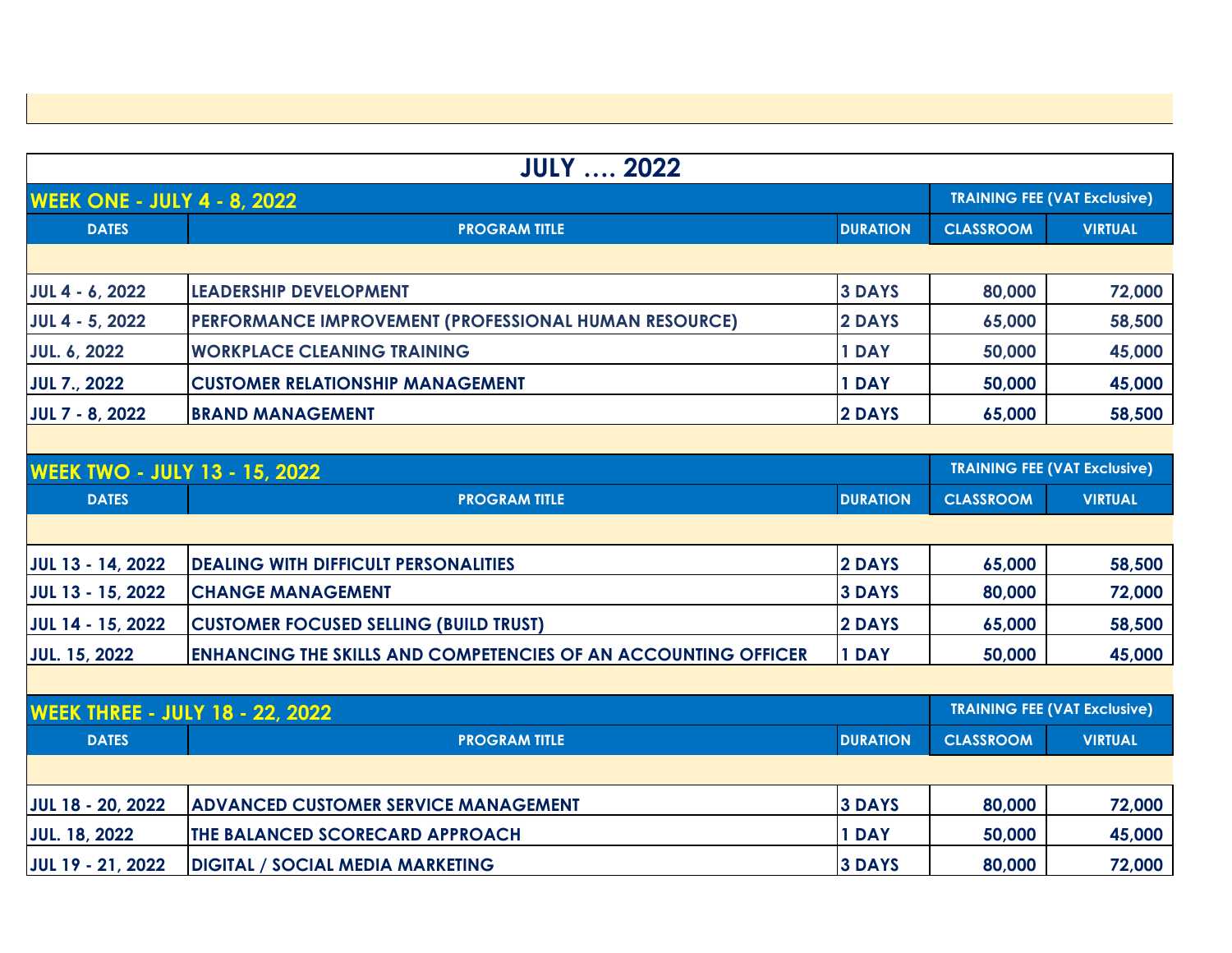| <b>JUL. 23, 2022</b>                  | <b>RELATIONSHIP MARKETING MANAGEMENT</b>                 | 1 DAY           | 50,000                              | 45,000                              |
|---------------------------------------|----------------------------------------------------------|-----------------|-------------------------------------|-------------------------------------|
| JUL 21 - 22, 2022                     | <b>STRATEGIES FOR FINDING &amp; WINNING NEW BUSINESS</b> | 2 DAYS          | 65,000                              | 58,500                              |
|                                       |                                                          |                 |                                     |                                     |
| <b>WEEK FOUR - JULY 25 - 29 2022</b>  |                                                          |                 |                                     | <b>TRAINING FEE (VAT Exclusive)</b> |
| <b>DATES</b>                          | <b>PROGRAM TITLE</b>                                     | <b>DURATION</b> | <b>CLASSROOM</b>                    | <b>VIRTUAL</b>                      |
|                                       |                                                          |                 |                                     |                                     |
| JUL 25 - 27, 2022                     | EFFECTIVE STOCK CONTROL AND INVENTORY MANAGEMENT         | <b>3 DAYS</b>   | 80,000                              | 72,000                              |
| JUL 25 - 26, 2022                     | <b>BASIC PROJECT MANAGEMENT PROFESSIONAL (PMP)</b>       | 2 DAYS          | 65,000                              | 58,500                              |
| JUL 25 - 26, 2022                     | <b>MEASURING SELLING PROFITABILITY</b>                   | 2 DAYS          | 65,000                              | 58,500                              |
| JUL 27 - 29, 2022                     | <b>DELIVERING RESULTS THROUGH TEAMS</b>                  | 2 DAYS          | 65,000                              | 58,500                              |
| JUL 28 - 29, 2022                     | <b>TRANSITIONING TO A SUPERVISORY ROLE</b>               | 2 DAYS          | 65,000                              | 58,500                              |
|                                       |                                                          |                 |                                     |                                     |
|                                       |                                                          |                 |                                     |                                     |
|                                       | <b>AUGUST  2022</b>                                      |                 |                                     |                                     |
| <b>WEEK ONE - AUGUST 1 - 5, 2022</b>  |                                                          |                 |                                     | <b>TRAINING FEE (VAT Exclusive)</b> |
| <b>DATES</b>                          | <b>PROGRAM TITLE</b>                                     | <b>DURATION</b> | <b>CLASSROOM</b>                    | <b>VIRTUAL</b>                      |
|                                       |                                                          |                 |                                     |                                     |
| AUG 1 - 2, 2022                       | <b>EFFECTIVE SUPERVISORY MANAGEMENT SKILLS</b>           | 2 DAYS          | 65,000                              | 58,500                              |
| <b>AUG. 2, 2022</b>                   | <b>PERFORMANCE MANAGEMENT</b>                            | 1 DAY           | 50,000                              | 45,000                              |
| AUG 1 - 3, 2022                       | OFFICE MANAGEMENT AND EFFECTIVE ADMINISTRATION SKILLS    | <b>3 DAYS</b>   | 80,000                              | 72,000                              |
| AUG 4 - 5, 2022                       | <b>SUPPLY CHAIN MANAGEMENT</b>                           | 2 DAYS          | 65,000                              | 58,500                              |
| <b>AUG. 5, 2022</b>                   | <b>TIME MANAGEMENT</b>                                   | 1 DAY           | 50,000                              | 45,000                              |
|                                       |                                                          |                 |                                     |                                     |
|                                       |                                                          |                 |                                     |                                     |
| <b>WEEK TWO - AUGUST 8 - 12, 2022</b> |                                                          |                 | <b>TRAINING FEE (VAT Exclusive)</b> |                                     |
| <b>DATES</b>                          | <b>PROGRAM TITLE</b>                                     | <b>DURATION</b> | <b>CLASSROOM</b>                    | <b>VIRTUAL</b>                      |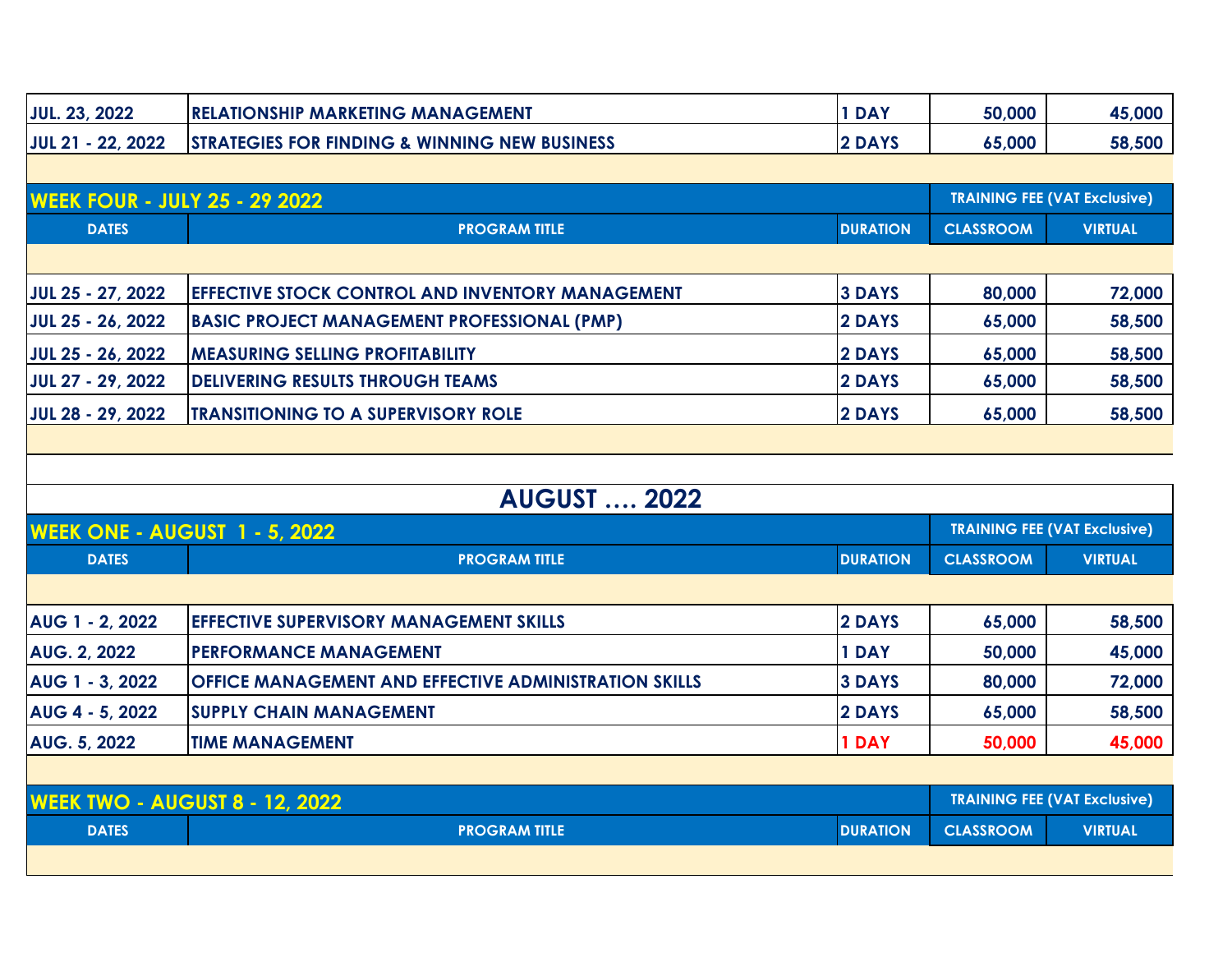| AUG 8 - 9, 2022     | <b>CUSTOMER PROFILING TECHNIQUES AND PROCEDURES</b>             | <b>2 DAYS</b> | 65,000 | 58,500 |
|---------------------|-----------------------------------------------------------------|---------------|--------|--------|
| AUG 8 - 10, 2022    | <b>GROWING THE SALES COMPETENCIES FOR PEAK PERFORMANCE</b>      | <b>3 DAYS</b> | 80,000 | 72,000 |
| <b>AUG. 9, 2022</b> | <b>EMOTIONAL INTELLIGENCE FOR LEADERS</b>                       | 1 DAY         | 50,000 | 45,000 |
|                     | <b>AUG 10 - 11, 2022 STRESS MANAGEMENT FOR HR PROFESSIONALS</b> | <b>2 DAYS</b> | 65,000 | 58,500 |
|                     | AUG 11 - 12, 2022 MANAGING THE SALES TEAM                       | <b>2 DAYS</b> | 65,000 | 58,500 |
|                     |                                                                 |               |        |        |

| <b>WEEK THREE - AUGUST 15 - 19, 2022</b> |                                                                                           |               | <b>TRAINING FEE (VAT Exclusive)</b> |                |
|------------------------------------------|-------------------------------------------------------------------------------------------|---------------|-------------------------------------|----------------|
| <b>DATES</b>                             | <b>DURATION</b><br><b>PROGRAM TITLE</b>                                                   |               | <b>CLASSROOM</b>                    | <b>VIRTUAL</b> |
|                                          |                                                                                           |               |                                     |                |
|                                          | <b>AUG 15 - 16, 2022 ADVANCED OFFICE MANAGEMENT &amp; EFFECTIVE ADMINISTRATION SKILLS</b> | <b>2 DAYS</b> | 65,000                              | 58,500         |
| AUG15 - 17, 2022                         | <b>ADVANCED SELLING SKILLS</b>                                                            | <b>3 DAYS</b> | 80,000                              | 72,000         |
|                                          | <b>AUG 16 - 17, 2022 ATTITUDE AND ORGANIZATIONAL PRODUCTIVITY</b>                         | 2 DAYS        | 65,000                              | 58,500         |
| <b>AUG 18., 2022</b>                     | <b>IMICROSOFT POWERPOINT PRESENTATION</b>                                                 | <b>DAY</b>    | 50,000                              | 45,000         |
|                                          | AUG 18 - 19, 2022 DEVELOPING A WINING SALES FORCE                                         | 2 DAYS        | 65,000                              | 58,500         |

| <b>WEEK FOUR - AUGUST 22 - 26, 2022</b> |                                                                  | <b>TRAINING FEE (VAT Exclusive)</b> |                  |                |
|-----------------------------------------|------------------------------------------------------------------|-------------------------------------|------------------|----------------|
| <b>DATES</b>                            | <b>DURATION</b><br><b>PROGRAM TITLE</b>                          |                                     | <b>CLASSROOM</b> | <b>VIRTUAL</b> |
|                                         |                                                                  |                                     |                  |                |
|                                         | <b>AUG 22 - 24, 2022 ADVANCED HUMAN RESOURCES MANAGEMENT</b>     | <b>3 DAYS</b>                       | 80,000           | 72,000         |
|                                         | AUG 22 - 23, 2022   BASIC HUMAN RESOURCES MANAGEMENT             | 2 DAYS                              | 65,000           | 58,500         |
|                                         | AUG 23 - 24, 2022 MANAGERS EFFECTIVENESS                         | <b>2 DAYS</b>                       | 65,000           | 58,500         |
|                                         | <b>AUG 25 - 26, 2022 CREATING A POSITIVE CUSTOMER EXPERIENCE</b> | 2 DAYS                              | 65,000           | 58,500         |
| AUG. 25, 2022                           | <b>INTERMEDIATE HUMAN RESOURCES MANAGEMENT</b>                   | 1 DAY                               | 50,000           | 45,000         |
|                                         |                                                                  |                                     |                  |                |

| <b>WEEK FIVE - AUGUST 29 - 31, 2022</b> |                      |                 | <b>TRAINING FEE (VAT Exclusive)</b> |                |
|-----------------------------------------|----------------------|-----------------|-------------------------------------|----------------|
| <b>DATES</b>                            | <b>PROGRAM TITLE</b> | <b>DURATION</b> | <b>CLASSROOM</b>                    | <b>VIRTUAL</b> |

 $\mathbf{I}$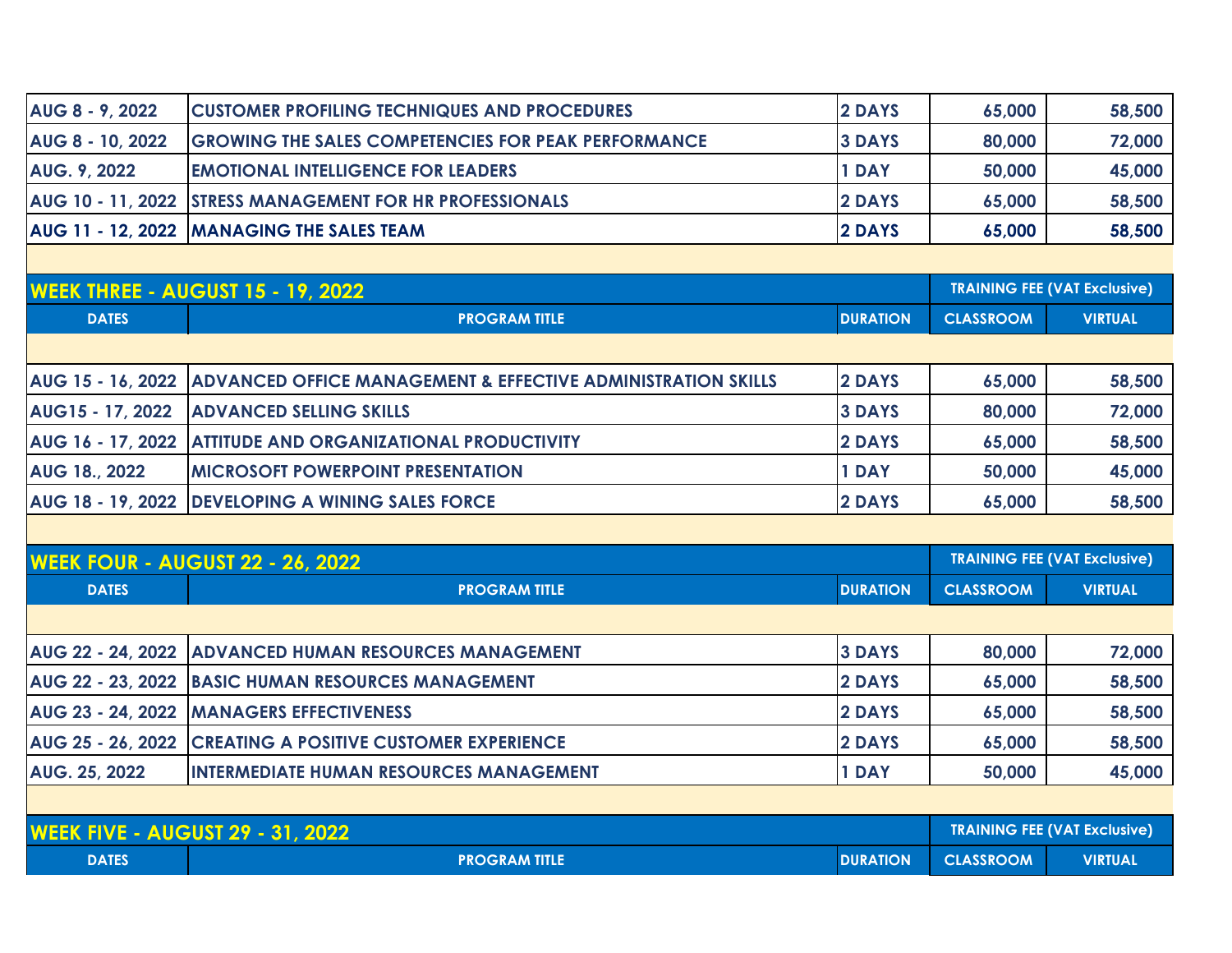|                      | AUG 29 - 30, 2022 EFFECTIVE BUDGET AND COST MANAGEMENT                              | <b>2 DAYS</b> | 65,000 | 58,500 |
|----------------------|-------------------------------------------------------------------------------------|---------------|--------|--------|
| <b>AUG. 29, 2022</b> | <b>RECEPTIONIST, FRONT DESK AND CUSTOMER RELATIONS SKILLS</b>                       | 1 DAY         | 50,000 | 45,000 |
| AUG 30- 31, 2022     | <b>ESSENTIALS OF A SALES ADMINISTRATOR</b>                                          | <b>2 DAYS</b> | 65,000 | 58,500 |
|                      | AUG 30 - 31, 2022 BEST PRACTICE FOR PERSONAL ASSISTANTS AND ADMINISTRATIVE OFFICERS | <b>2 DAYS</b> | 65,000 | 58,500 |
|                      |                                                                                     |               |        |        |

| <b>SEPTEMBER  2022</b> |                                                                       |                 |                  |                                     |  |
|------------------------|-----------------------------------------------------------------------|-----------------|------------------|-------------------------------------|--|
|                        | WEEK ONE - SEPTEMBER 5 - 9, 2022                                      |                 |                  | <b>TRAINING FEE (VAT Exclusive)</b> |  |
| <b>DATES</b>           | <b>PROGRAM TITLE</b>                                                  |                 | <b>CLASSROOM</b> | <b>VIRTUAL</b>                      |  |
|                        |                                                                       |                 |                  |                                     |  |
| SEPT 5 -6, 2022        | <b>BASIC MICROSOFT EXCEL AND PAYROLL MANAGEMENT TRAINING</b>          | 2 DAYS          | 65,000           | 58,500                              |  |
| SEPT 5 - 7, 2022       | <b>ADVANCED CUSTOMER SERVICE SKILLS &amp; RELATIONSHIP MANAGEMENT</b> | <b>3 DAYS</b>   | 80,000           | 72,000                              |  |
| SEPT. 7, 2022          | <b>PRE-RETIREMENT TRAINING</b>                                        | 1 DAY           | 50,000           | 45,000                              |  |
| SEPT. 6, 2022          | <b>ACCOUNT FOR A NON-ACCOUNTING MANAGER</b>                           | 1 DAY           | 50,000           | 45,000                              |  |
| SEPT 8 - 9, 2022       | <b>CONSULTATIVE SELLING TECHNIQUES</b>                                | 2 DAYS          | 65,000           | 58,500                              |  |
|                        |                                                                       |                 |                  |                                     |  |
|                        | <b>WEEK TWO - SEPTEMBER 12 - 16, 2022</b>                             |                 |                  | <b>TRAINING FEE (VAT Exclusive)</b> |  |
| <b>DATES</b>           | <b>PROGRAM TITLE</b>                                                  | <b>DURATION</b> | <b>CLASSROOM</b> | <b>VIRTUAL</b>                      |  |
|                        |                                                                       |                 |                  |                                     |  |
| SEPT 12 - 13, 2022     | <b>MANAGING PEOPLE WITHIN THE LAW (HUMAN RESOURCES)</b>               | 2 DAYS          | 65,000           | 58,500                              |  |
| SEPT 12 - 13, 2022     | <b>CONTROLLING PRODUCTION &amp; SERVICE</b>                           | 2 DAYS          | 65,000           | 58,500                              |  |
| SEPT 12 - 13, 2022     | <b>COACHING AND MENTORING SKILLS</b>                                  | 2 DAYS          | 65,000           | 58,500                              |  |
| SEPT 14 -16, 2022      | ADVANCED PROJECT MANAGEMENT PROFESSIONAL (PMP)                        | <b>3 DAYS</b>   | 80,000           | 72,000                              |  |
| SEPT. 16, 2022         | DOCUMENT CONTROL AND RECORD MANAGEMENT                                | 1 DAY           | 50,000           | 45,000                              |  |
|                        |                                                                       |                 |                  |                                     |  |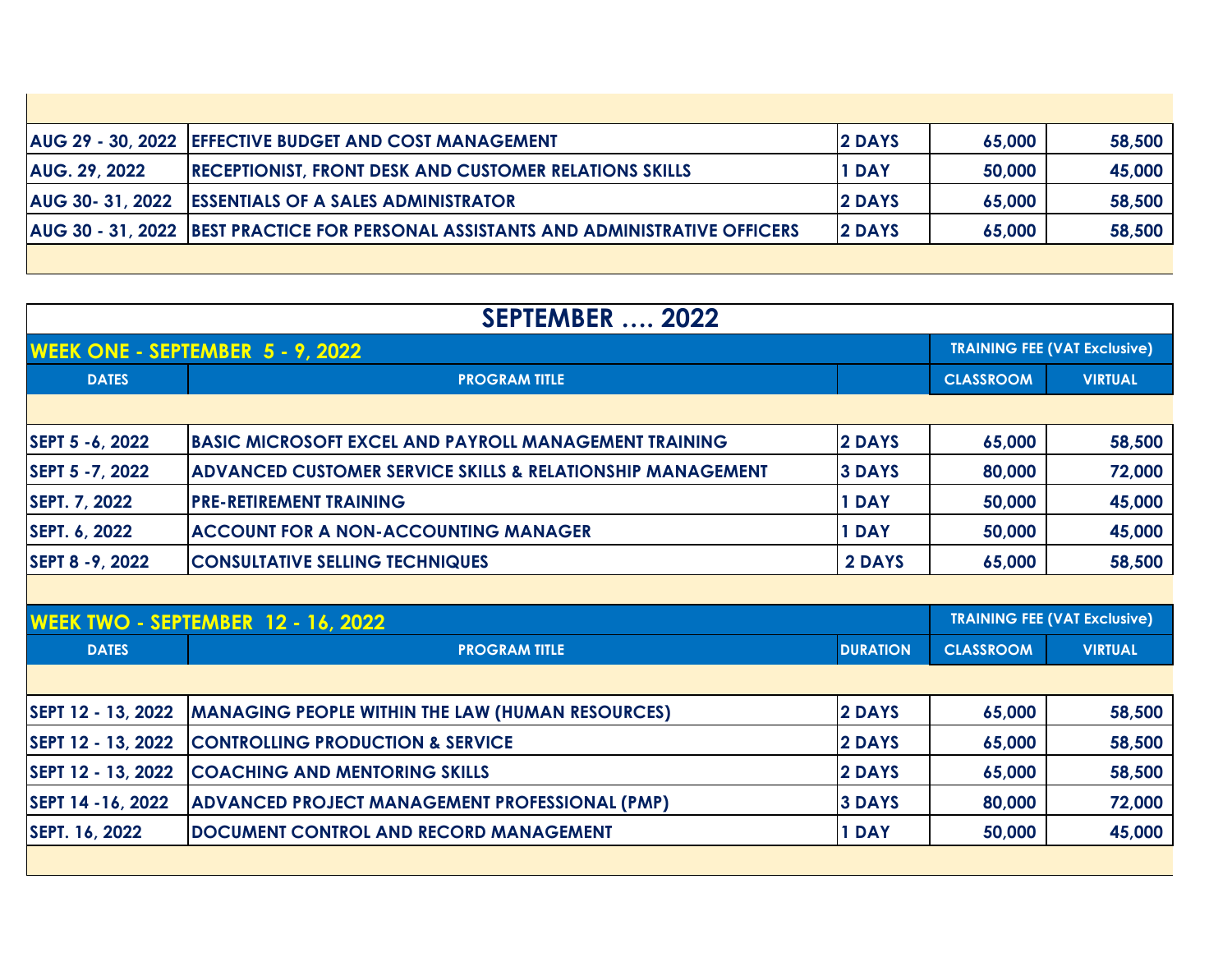| <b>WEEK THREE - SEPTEMBER 19 - 23, 2022</b> |                                                             | <b>TRAINING FEE (VAT Exclusive)</b> |                  |                                     |
|---------------------------------------------|-------------------------------------------------------------|-------------------------------------|------------------|-------------------------------------|
| <b>DATES</b>                                | <b>PROGRAM TITLE</b>                                        | <b>DURATION</b>                     | <b>CLASSROOM</b> | <b>VIRTUAL</b>                      |
|                                             |                                                             |                                     |                  |                                     |
| SEPT 19 - 20, 2022                          | <b>EXCESSIVE BANK CHARGES</b>                               | 2 DAYS                              | 65,000           | 58,500                              |
| SEPT. 19, 2022                              | <b>MANAGING YOURSELF AND PERSONAL EFFECTIVENESS</b>         | 1 DAY                               | 50,000           | 45,000                              |
| SEPT 20 - 22, 2022                          | <b>AGGRESSIVE MARKET PENETRATION STRATEGY</b>               | <b>3 DAYS</b>                       | 80,000           | 72,000                              |
| SEPT 22 - 23, 2022                          | <b>CONSULTATIVE SELLING TECHNIQUES</b>                      | 2 DAYS                              | 65,000           | 58,500                              |
| SEPT. 23, 2022                              | <b>MANAGING SELF AND OTHERS FOR OUTSTANDING PERFORMANCE</b> | 1 DAY                               | 50,000           | 45,000                              |
|                                             |                                                             |                                     |                  |                                     |
|                                             | <b>WEEK FOUR - SEPTEMBER 26 - 30, 2022</b>                  |                                     |                  | <b>TRAINING FEE (VAT Exclusive)</b> |
| <b>DATES</b>                                | <b>PROGRAM TITLE</b>                                        | <b>DURATION</b>                     | <b>CLASSROOM</b> | <b>VIRTUAL</b>                      |
|                                             |                                                             |                                     |                  |                                     |
| SEPT 26 - 28, 2022                          | <b>LEADERSHIP DEVELOPMENT</b>                               | <b>3 DAYS</b>                       | 80,000           | 72,000                              |
| SEPT 26 - 27, 2022                          | <b>CUSTOMER FOCUSED SELLING (BUILD TRUST)</b>               | 2 DAYS                              | 65,000           | 58,500                              |
| SEPT 27 - 28, 2022                          | <b>MEASURING SELLING PROFITABILITY</b>                      | 2 DAYS                              | 65,000           | 58,500                              |
| SEPT. 30, 2022                              | <b>EFFECTIVE DECISION MAKING</b>                            | 1 DAY                               | 50,000           | 45,000                              |
| SEPT 29 - 30, 2022                          | BEGINNERS TRAINING ON BIDS AND TENDERS MANAGEMENT           | 2 DAYS                              | 65,000           | 58,500                              |
|                                             |                                                             |                                     |                  |                                     |
|                                             |                                                             |                                     |                  |                                     |
|                                             | <b>OCTOBER  2022</b>                                        |                                     |                  |                                     |
|                                             | <b>WEEK ONE - OCTOBER 3 - 6, 2022</b>                       |                                     |                  | <b>TRAINING FEE (VAT Exclusive)</b> |
| <b>DATES</b>                                | <b>PROGRAM TITLE</b>                                        |                                     | <b>CLASSROOM</b> | <b>VIRTUAL</b>                      |
|                                             |                                                             |                                     |                  |                                     |
| OCT 3 - 4, 2022                             | <b>BLUE OCEAN STRATEGY</b>                                  | 2 DAYS                              | 65,000           | 58,500                              |
| OCT 3 - 4, 2022                             | <b>DELIVERING RESULTS THROUGH TEAMS</b>                     | 2 DAYS                              | 65,000           | 58,500                              |
| <b>OCT. 5, 2022</b>                         | <b>MANAGING AND RESOLVING WORKPLACE CONFLICT</b>            | 1 DAY                               | 50,000           | 45,000                              |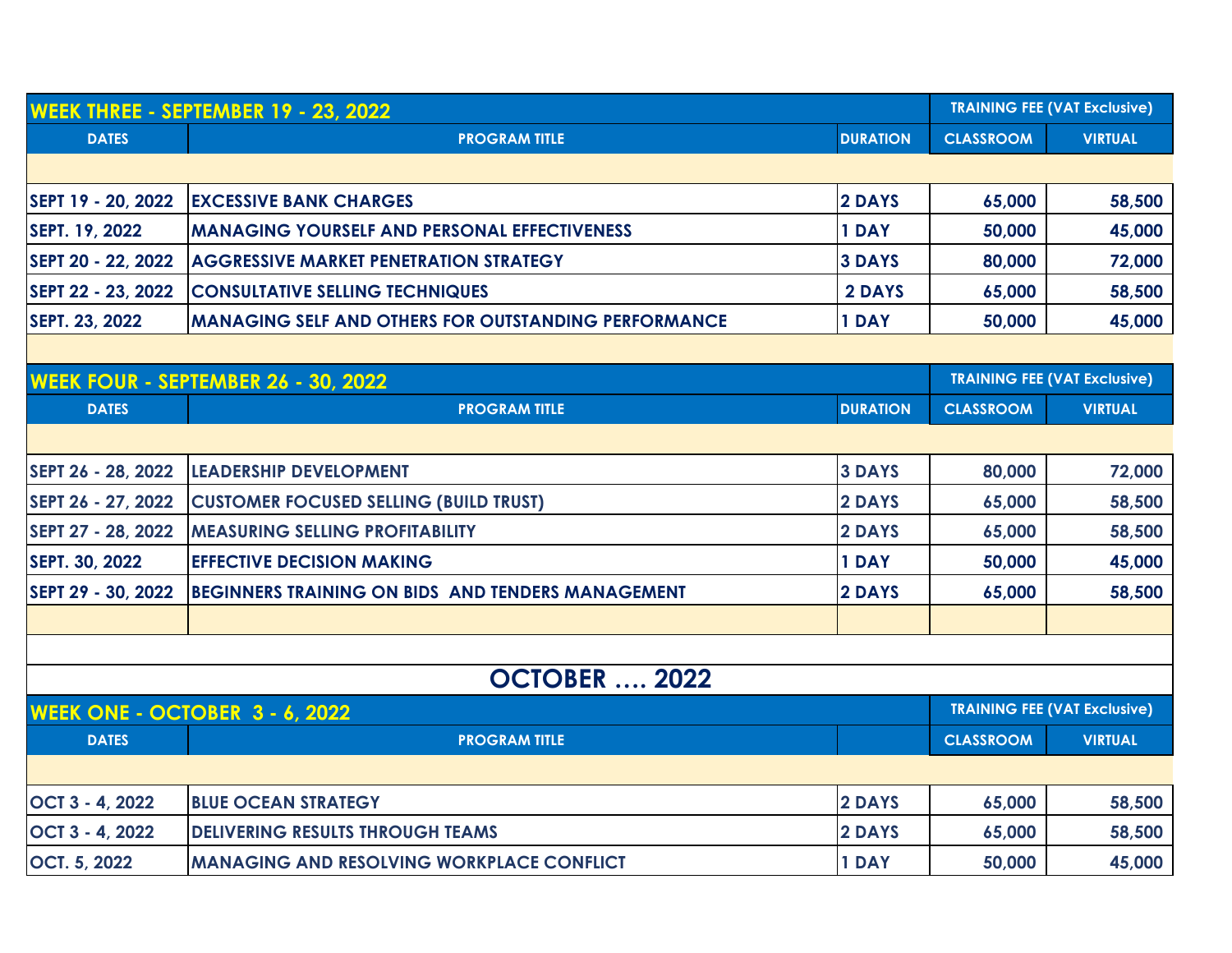| OCT 5 - 6, 2022      | <b>BUSINESS AND SOCIAL ETIQUETTE</b>                                       | 2 DAYS        | 65,000           | 58,500                              |  |
|----------------------|----------------------------------------------------------------------------|---------------|------------------|-------------------------------------|--|
|                      |                                                                            |               |                  |                                     |  |
|                      | <b>WEEK TWO - OCTOBER 11 - 14, 2022</b>                                    |               |                  | <b>TRAINING FEE (VAT Exclusive)</b> |  |
| <b>DATES</b>         | <b>PROGRAM TITLE</b>                                                       |               | <b>CLASSROOM</b> | <b>VIRTUAL</b>                      |  |
| OCT 11 - 12, 2022    | <b>STRATEGIES FOR FINDING &amp; WINNING NEW BUSINESS</b>                   | 2 DAYS        | 65,000           | 58,500                              |  |
| OCT 11 - 13, 2022    | BEGINNERS TRAINING ON BIDS AND TENDERS MANAGEMENT                          | <b>3 DAYS</b> | 80,000           | 72,000                              |  |
| OCT. 14, 2022        | <b>DEBT RECOVERY MANAGEMENT</b>                                            | 1 DAY         | 50,000           | 45,000                              |  |
|                      |                                                                            |               |                  |                                     |  |
|                      | <b>WEEK THREE - OCTOBER 17 - 21, 2022</b>                                  |               |                  | <b>TRAINING FEE (VAT Exclusive)</b> |  |
| <b>DATES</b>         | <b>PROGRAM TITLE</b>                                                       |               | <b>CLASSROOM</b> | <b>VIRTUAL</b>                      |  |
|                      | OCT 17 - 18, 2022   PRESENTATION SKILLS FOR SELLING PROFESSIONALS          | 2 DAYS        | 65,000           | 58,500                              |  |
| OCT. 17, 2022        | <b>EFFECTIVE MEETING MANAGEMENT</b>                                        | 1 DAY         | 50,000           | 45,000                              |  |
| OCT 18 - 20, 2022    | <b>THE EXECUTIVE ASSISTANT AND PERSONAL ASSISTANT MASTER CLASS</b>         | <b>3 DAYS</b> | 80,000           | 72,000                              |  |
| OCT 19 - 20, 2022    | <b>COMMUNICATION AND REPORT WRITING SKILLS</b>                             | 2 DAYS        | 65,000           | 58,500                              |  |
| OCT 20 - 21, 2022    | <b>MANAGING CHANGE IN THE WORKPLACE</b>                                    | 2 DAYS        | 65,000           | 58,500                              |  |
|                      |                                                                            |               |                  |                                     |  |
|                      | <b>WEEK FOUR - OCTOBER 24 - 28, 2022</b>                                   |               |                  | <b>TRAINING FEE (VAT Exclusive)</b> |  |
| <b>DATES</b>         | <b>PROGRAM TITLE</b>                                                       |               | <b>CLASSROOM</b> | <b>VIRTUAL</b>                      |  |
| OCT. 25, 2022        | <b>RELATIONSHIP MARKETING MANAGEMENT</b>                                   | 1 DAY         | 50,000           | 45,000                              |  |
|                      | OCT 24 - 25, 2022 EFFECTIVE BUSINESS COMMUNICATION SKILLS                  | 2 DAYS        | 65,000           | 58,500                              |  |
|                      | OCT 26 - 27, 2022   DEVELOPING INTERPERSONAL COMMUNICATION SKILLS FOR WORK | 2 DAYS        | 65,000           | 58,500                              |  |
|                      | OCT 27 - 28, 2022 BUSINESS WRITING & COMMUNICATION SKILLS                  | 2 DAYS        | 65,000           | 58,500                              |  |
| <b>OCT. 28, 2022</b> | <b>HEALTH, SAFETY AND ENVIRONMENTAL MANAGEMENT</b>                         | 1 DAY         | 50,000           | 45,000                              |  |
|                      |                                                                            |               |                  |                                     |  |
|                      |                                                                            |               |                  |                                     |  |
|                      | 2022<br><b>NOVEMBER.</b>                                                   |               |                  |                                     |  |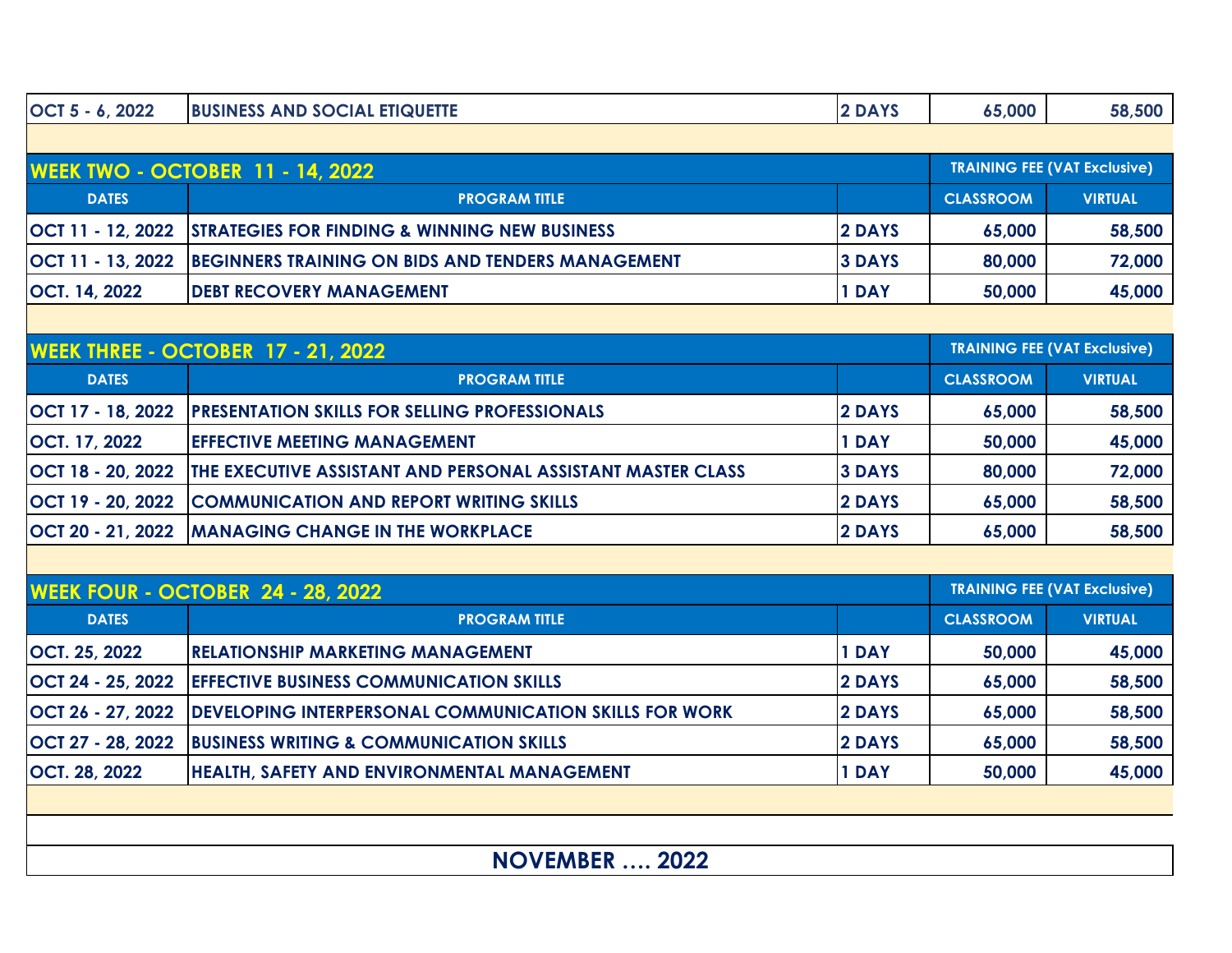| <b>WEEK ONE - NOVEMBER 1 - 4, 2022</b> |                                                                         | <b>TRAINING FEE (VAT Exclusive)</b> |                  |                                     |
|----------------------------------------|-------------------------------------------------------------------------|-------------------------------------|------------------|-------------------------------------|
| <b>DATES</b>                           | <b>PROGRAM TITLE</b>                                                    |                                     | <b>CLASSROOM</b> | <b>VIRTUAL</b>                      |
|                                        |                                                                         |                                     |                  |                                     |
| NOV 1 - 3, 2022                        | <b>INFLUENCING BEHAVIOUR FOR PEAK PERFORMANCE PROGRAM</b>               | <b>3 DAYS</b>                       | 80,000           | 72,000                              |
| <b>NOV. 2, 2022</b>                    | <b>CUSTOMER RELATIONSHIP MANAGEMENT</b>                                 | 1 DAY                               | 50,000           | 45,000                              |
| <b>NOV 3 - 4, 2022</b>                 | <b>WORKPLACE ETIQUETTE</b>                                              | 2 DAYS                              | 65,000           | 58,500                              |
|                                        |                                                                         |                                     |                  |                                     |
|                                        | <b>WEEK TWO - NOVEMBER 7 - 11, 2022</b>                                 |                                     |                  | <b>TRAINING FEE (VAT Exclusive)</b> |
| <b>DATES</b>                           | <b>PROGRAM TITLE</b>                                                    |                                     | <b>CLASSROOM</b> | <b>VIRTUAL</b>                      |
|                                        |                                                                         |                                     |                  |                                     |
| NOV 7 - 9, 2022                        | <b>OFFICE MANAGEMENT AND EFFECTIVE ADMINISTRATION SKILLS</b>            | <b>3 DAYS</b>                       | 80,000           | 72,000                              |
| <b>NOV 7 - 8, 2022</b>                 | <b>ADVANCED OFFICE MANAGEMENT &amp; EFFECTIVE ADMINISTRATION SKILLS</b> | 2 DAYS                              | 65,000           | 58,500                              |
| <b>NOV 8 - 10, 2022</b>                | <b>DIGITAL / SOCIAL MEDIA MARKETING</b>                                 | <b>3 DAYS</b>                       | 80,000           | 72,000                              |
| NOV 10 -11, 2022                       | <b>LEADERSHIP: CRITICAL THINKING AND INNOVATION</b>                     | 2 DAYS                              | 65,000           | 58,500                              |
| <b>NOV. 11, 2022</b>                   | <b>WORKPLACE CLEANING TRAINING</b>                                      | 1 DAY                               | 50,000           | 45,000                              |
|                                        |                                                                         |                                     |                  |                                     |
|                                        | <b>WEEK THREE - NOVEMBER 14 - 18, 2022</b>                              |                                     |                  | <b>TRAINING FEE (VAT Exclusive)</b> |
| <b>DATES</b>                           | <b>PROGRAM TITLE</b>                                                    |                                     | <b>CLASSROOM</b> | <b>VIRTUAL</b>                      |
|                                        |                                                                         |                                     |                  |                                     |
| <b>NOV. 14, 2022</b>                   | <b>FLEET MANAGEMENT TRAINING</b>                                        | 1 DAY                               | 50,000           | 45,000                              |
| NOV 14 - 15, 2022                      | <b>BASIC MICROSOFT EXCEL TRAINING</b>                                   | 2 DAYS                              | 65,000           | 58,500                              |
| NOV 16 - 18, 2022                      | <b>TRAIN THE TRAINER</b>                                                | <b>3 DAYS</b>                       | 80,000           | 72,000                              |
| NOV 16 - 18, 2022                      | <b>EFFECTIVE STOCK CONTROL AND INVENTORY MANAGEMENT</b>                 | <b>3 DAYS</b>                       | 80,000           | 72,000                              |
| <b>NOV. 18, 2022</b>                   | DEVELOPING YOUR INTERPERSONAL SKILLS WITH EMOTIONAL INTELLIGENCE        | 1 DAY                               | 50,000           | 45,000                              |
|                                        |                                                                         |                                     |                  |                                     |
|                                        | <b>WEEK FOUR - NOVEMBER 21 - 25, 2022</b>                               |                                     |                  | <b>TRAINING FEE (VAT Exclusive)</b> |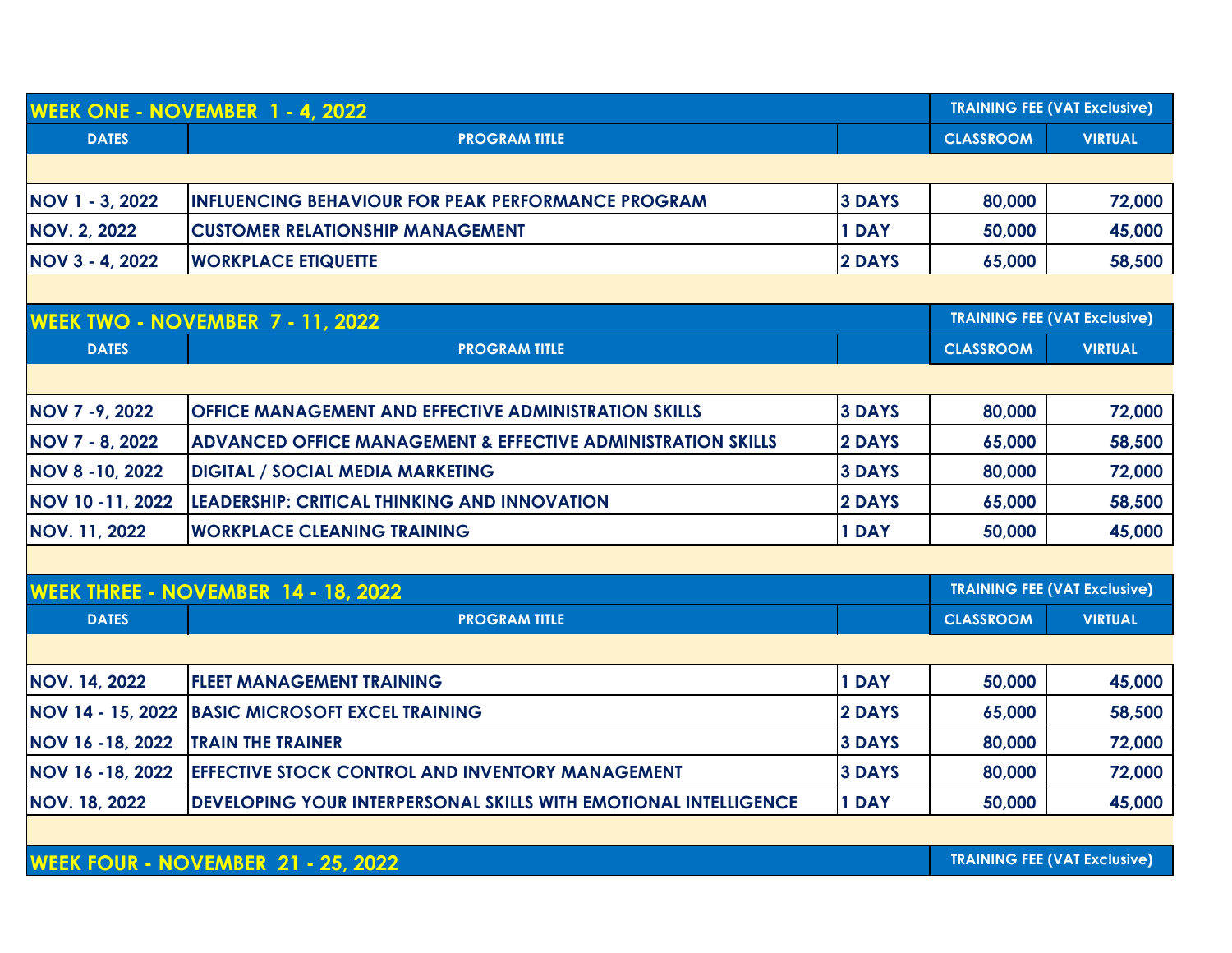| <b>DATES</b>                             | <b>PROGRAM TITLE</b>                                          |                                     | <b>CLASSROOM</b>                    | <b>VIRTUAL</b> |  |  |
|------------------------------------------|---------------------------------------------------------------|-------------------------------------|-------------------------------------|----------------|--|--|
|                                          |                                                               |                                     |                                     |                |  |  |
|                                          | NOV 21 - 22, 2022 SUPPLY CHAIN MANAGEMENT                     | 2 DAYS                              | 65,000                              | 58,500         |  |  |
| NOV 21 - 22, 2022                        | <b>DEALING WITH DIFFICULT PERSONALITIES</b>                   | 2 DAYS                              | 65,000                              | 58,500         |  |  |
| NOV 23 -24, 2022                         | <b>EXCESSIVE BANK CHARGES</b>                                 | 2 DAYS                              | 65,000                              | 58,500         |  |  |
| NOV 23 -24, 2022                         | <b>BRAND MANAGEMENT</b>                                       | 2 DAYS                              | 65,000                              | 58,500         |  |  |
| <b>NOV. 25, 2022</b>                     | THE BALANCED SCORECARD APPROACH                               | 1 DAY                               | 50,000                              | 45,000         |  |  |
|                                          |                                                               |                                     |                                     |                |  |  |
|                                          |                                                               |                                     |                                     |                |  |  |
| <b>DECEMBER  2022</b>                    |                                                               |                                     |                                     |                |  |  |
| <b>WEEK ONE - DECEMBER 5 - 9, 2022</b>   |                                                               | <b>TRAINING FEE (VAT Exclusive)</b> |                                     |                |  |  |
| <b>DATES</b>                             | <b>PROGRAM TITLE</b>                                          |                                     | <b>CLASSROOM</b>                    | <b>VIRTUAL</b> |  |  |
|                                          |                                                               |                                     |                                     |                |  |  |
| DEC 5 - 7, 2022                          | PUBLIC SPEAKING AND PRESENTATION TECHNIQUES                   | 2 DAYS                              | 65,000                              | 58,500         |  |  |
| DEC 5 - 6, 2022                          | <b>BASIC PROJECT MANAGEMENT PROFESSIONAL (PMP)</b>            | 2 DAYS                              | 65,000                              | 58,500         |  |  |
| DEC. 6, 2022                             | <b>HEALTH AND WELLBEING IN THE WORKPLACE</b>                  | 1 DAY                               | 50,000                              | 45,000         |  |  |
| DEC 7 - 8, 2022                          | <b>NEGOTIATION SKILLS</b>                                     | 2 DAYS                              | 65,000                              | 58,500         |  |  |
| DEC. 9, 2022                             | <b>MICROSOFT POWERPOINT PRESENTATION</b>                      | 1 DAY                               | 50,000                              | 45,000         |  |  |
|                                          |                                                               |                                     |                                     |                |  |  |
| <b>WEEK TWO - DECEMBER 12 - 16, 2022</b> |                                                               |                                     | <b>TRAINING FEE (VAT Exclusive)</b> |                |  |  |
| <b>DATES</b>                             | <b>PROGRAM TITLE</b>                                          |                                     | <b>CLASSROOM</b>                    | <b>VIRTUAL</b> |  |  |
|                                          |                                                               |                                     |                                     |                |  |  |
| DEC 12 - 14, 2022                        | <b>GROWING THE SALES COMPETENCIES FOR PEAK PERFORMANCE</b>    | <b>3 DAYS</b>                       | 80,000                              | 72,000         |  |  |
| DEC 12 - 14, 2022                        | <b>KEY ACCOUNT MANAGEMENT</b>                                 | <b>3 DAYS</b>                       | 80,000                              | 72,000         |  |  |
| DEC 13 - 15, 2022                        | <b>DEVELOPING INTERPERSONAL COMMUNICATION SKILLS FOR WORK</b> | 2 DAYS                              | 65,000                              | 58,500         |  |  |
| DEC. 15, 2022                            | RECEPTIONIST, FRONT DESK AND CUSTOMER RELATIONS SKILLS        | 1 DAY                               | 50,000                              | 45,000         |  |  |